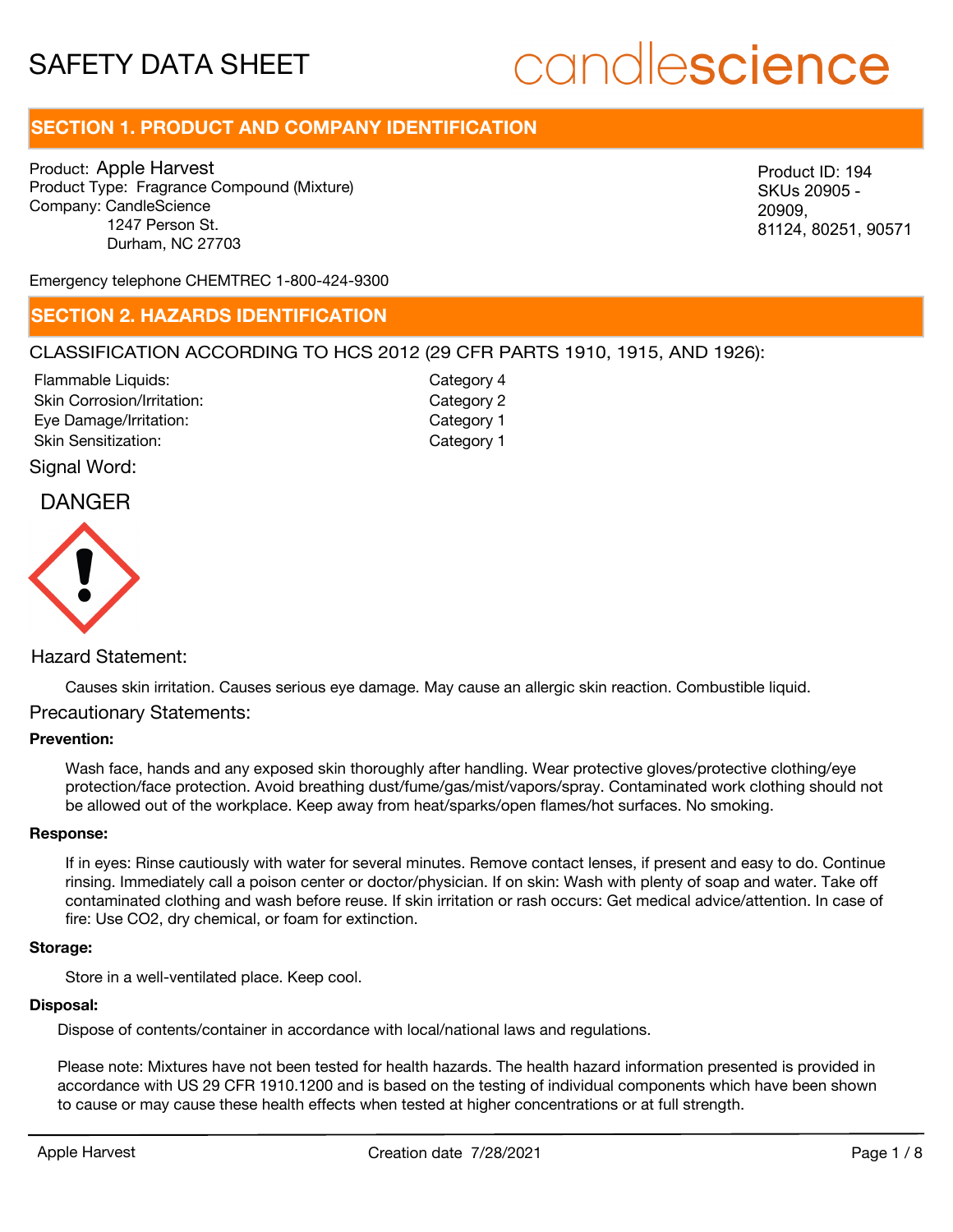# candlescience

# **SECTION 3. COMPOSITION/INFORMATION ON INGREDIENT**

| Hazardous components                                                   | CAS No.        | Weight %  |
|------------------------------------------------------------------------|----------------|-----------|
| 2-tert-Butylcyclohexyl acetate                                         | $88 - 41 - 5$  | $10 - 20$ |
| Eugenol                                                                | $97 - 53 - 0$  | $5 - 10$  |
| alpha-Methylcinnamaldehyde                                             | 101-39-3       | $5 - 10$  |
| 3-Phenyl-1-propanol                                                    | 122-97-4       | $3 - 5$   |
| gamma-Undecalactone                                                    | 104-67-6       | $1 - 3$   |
| Coumarin                                                               | $91 - 64 - 5$  | $1 - 3$   |
| Allyl hexanoate                                                        | 123-68-2       | $1 - 3$   |
| Benzyl benzoate                                                        | $120 - 51 - 4$ | $1 - 3$   |
| Vanillin                                                               | 121-33-5       | $1 - 3$   |
| Butylated hydroxytoluene                                               | 128-37-0       | $1 - 3$   |
| Cinnamaldehyde                                                         | 104-55-2       | $\leq 1$  |
| d-Limonene                                                             | 5989-27-5      | $\leq$ 1  |
| β-Caryophyllene                                                        | $87 - 44 - 5$  | $\leq 1$  |
| 1,3,4,6,7,8-Hexahydro-4,6,6,7,8,8-hexamethylcyclopenta[g]-2-benzopyran | 1222-05-5      | $\leq$ 1  |
| Isocyclocitral                                                         | 1335-66-6      | $\leq 1$  |
| Linalool                                                               | 78-70-6        | $\leq$ 1  |
| 2,4-dimethylcyclohex-3-ene-1-carbaldehyde                              | 68039-49-6     | $\leq 1$  |
| Cyclohexanecarboxylic acid, 2,2,6-trimethyl-, ethyl ester, (1R,6S)-rel | 22471-55-2     | $\leq 1$  |
| Ethyl acetate                                                          | 141-78-6       | $\leq 1$  |
| Citral                                                                 | 5392-40-5      | $\leq 1$  |

# **SECTION 4. FIRST AID MEASURES**

## Inhalation:

Move to fresh air. Call a physician if necessary.

## Skin contact:

Remove and wash contaminated clothing before re-use. Wash off immediately with plenty of water. If skin irritation persists, call a physician.

# Eye contact:

Rinse immediately with plenty of water, also under the eyelids, for at least 15 minutes. If eye irritation persists, consult a specialist.

### Ingestion: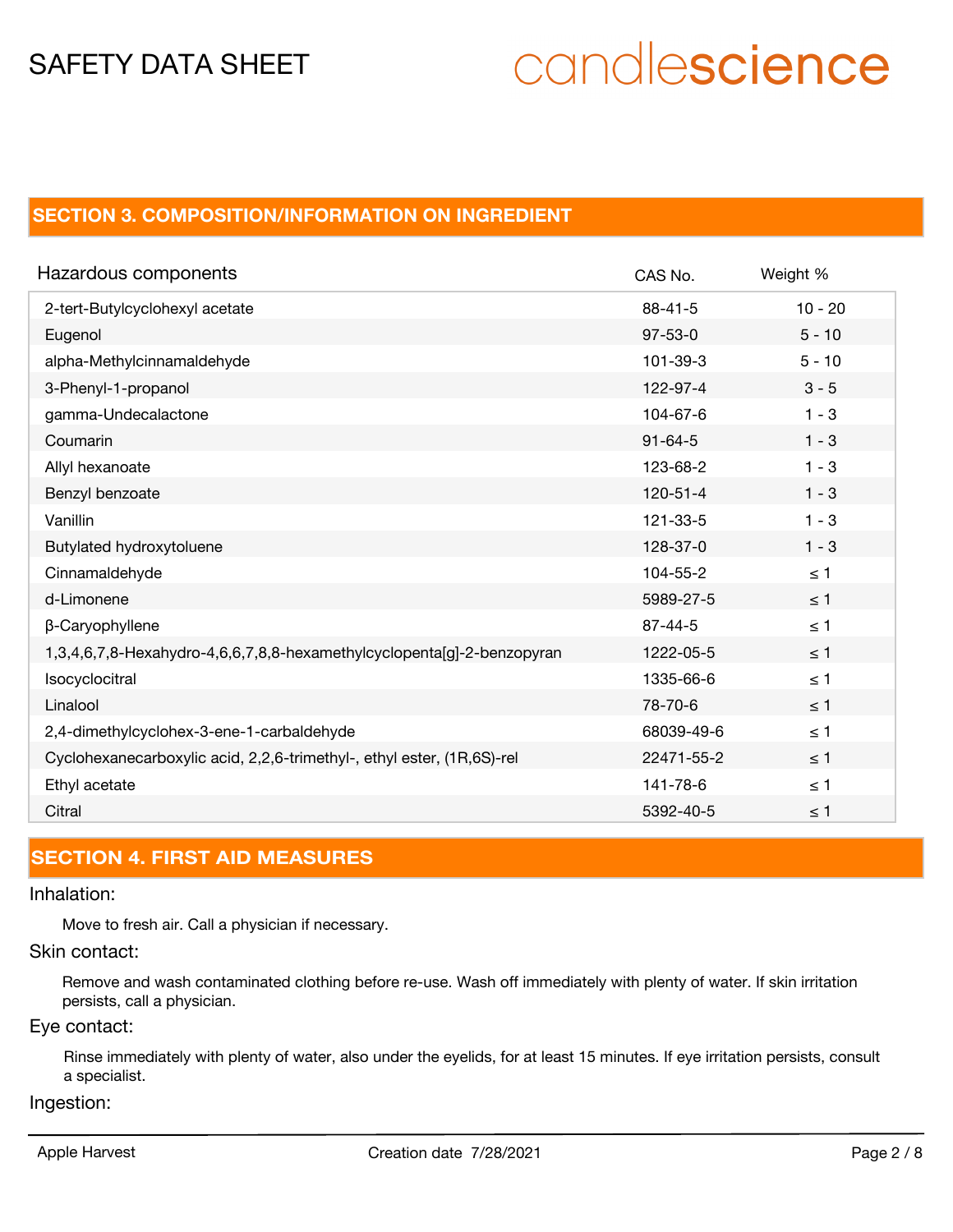# candlescience

Rinse mouth. Give up to one tumbler (half-pint) of milk or water. Consult a physician.

Most important symptoms:

N/A

Indication of immediate medical attention:

Treat symptomatically.

General information:

When in doubt or if symptoms are observed, get medical advice.

# **SECTION 5. FIREFIGHTING MEASURES**

Suitable extinguishing media:

Foam, carbon dioxide, or dry chemical.

### Unsuitable extinguishing media:

Avoid use of water in extinguishing fires.

Specific hazards:

During fire, gases hazardous to health may be formed. Do not allow run-off from fire fighting to enter drains or water courses.

Special fire fighting procedures:

Wear self-contained breathing apparatus for firefighting. Move containers from fire area if it can be done safely. Use water spray jet to protect personnel and to cool endangered containers.

# **SECTION 6. ACCIDENTAL RELEASE MEASURES**

### Personal precautions, protective equipment and emergency procedures:

Evacuate personnel to safe areas. Remove all sources of ignition. Ensure adequate ventilation. Keep people away from and upwind of spill/leak. Wear appropriate protective equipment and clothing during clean-up.

Environmental precautions:

Do not allow to enter into soil/subsoil. Do not allow to enter into surface water or drains. Dispose of in accordance with local regulations. Local authorities should be advised if significant spillage cannot be contained.

### Methods and materials for containment and cleaning up:

Soak up with inert absorbent material (e.g. sand, silica gel, vermiculite). Keep in suitable and closed containers for disposal. Clean contaminated floors and objects thoroughly while observing environmental regulations.

# **SECTION 7. HANDLING AND STORAGE**

### Precautions for safe handling:

Avoid contact with skin and eyes. Avoid prolonged inhalation of vapors. Wash hands and other exposed areas with mild soap and water before eating, drinking or smoking and when leaving work. Handle in accordance with good industrial hygiene and safety practices.

### Conditions for safe storage, including any incompatibilities:

Store in tightly closed and upright container in a cool, dry, ventilated area. Store away from light, heat, and sources of ignition.

### **SECTION 8. EXPOSURE CONTROLS/PERSONAL PROTECTION**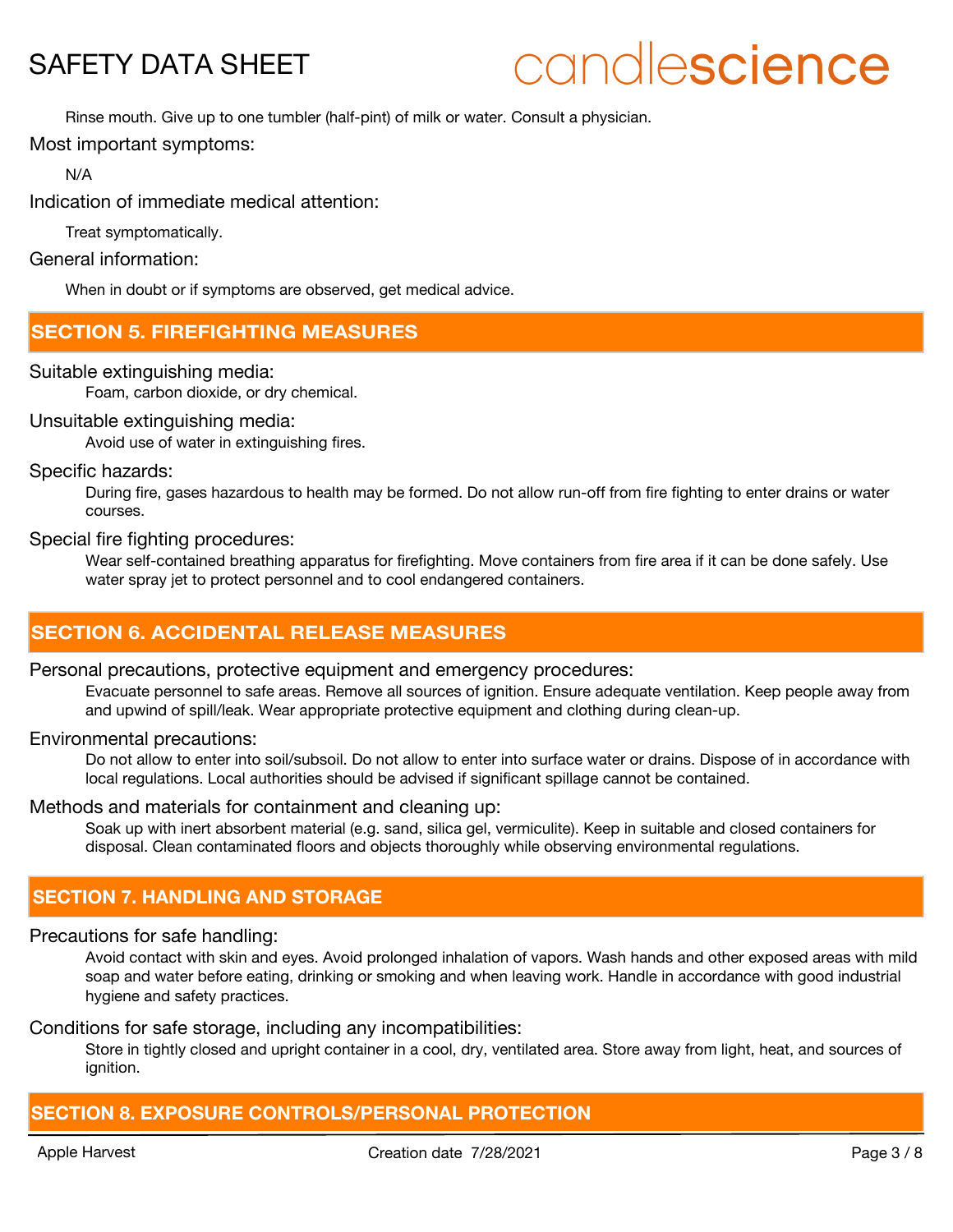# candlescience

### Exposure Guidelines:

| US WEEL: Vanillin (CAS 121-33-5) TWA 10 mg/m <sup>3</sup>                                                  |
|------------------------------------------------------------------------------------------------------------|
| ACGIH: Butylated hydroxytoluene (CAS 128-37-0) TWA 2 mg/m <sup>3</sup>                                     |
| NIOSH REL: Butylated hydroxytoluene (CAS 128-37-0) TWA 10 mg/m <sup>3</sup>                                |
| NIOSH: Pocket Guide to Chemical Hazards: Butylated hydroxytoluene (CAS 128-37-0) TWA 10 mg/m <sup>3</sup>  |
| OSHA PEL: Butylated hydroxytoluene (CAS 128-37-0) TWA 10 mg/m <sup>3</sup>                                 |
| ACGIH: Ethyl acetate (CAS 141-78-6) TWA 400ppm (1400 mg/m <sup>3</sup> )                                   |
| NIOSH IDLH: Ethyl acetate (CAS 141-78-6) 2000 ppm                                                          |
| NIOSH REL: Ethyl acetate (CAS 141-78-6) TWA 400ppm (1400 mg/m <sup>3</sup> )                               |
| NIOSH REL: Ethyl acetate (CAS 141-78-6) TWA 2000 ppm                                                       |
| NIOSH: Pocket Guide to Chemical Hazards: Ethyl acetate (CAS 141-78-6) TWA 400ppm (1400 mg/m <sup>3</sup> ) |
| OSHA PEL: Ethyl acetate (CAS 141-78-6) PEL 400ppm (1400 mg/m <sup>3</sup> )                                |
| OSHA PEL: Ethyl acetate (CAS 141-78-6) TWA 400ppm (1400 mg/m <sup>3</sup> )                                |
| ACGIH: Citral (CAS 5392-40-5) TWA 5 ppm                                                                    |
| ACGIH: d-Limonene (CAS 5989-27-5) TWA 5 ppm                                                                |

### Appropriate Engineering Controls:

### **Ventilation:**

Use engineering controls to maintain airborne levels below exposure limit requirements or guidelines. If there are no applicable exposure limit requirements or guidelines, use only with adequate ventilation. Local exhaust ventilation may be necessary for some operations.

### Personal Protective Equipment:

### **Eye protection:**

Ensure that eyewash stations and safety showers are close to the workstation location. Chemical resistant goggles must be worn.

### **Hand protection:**

Wear chemical resistant gloves suitable for this material as determined by a hazard assessment. Gloves should be discarded and replaced if there is any indication of degradation or chemical breakthrough.

### **Skin and body protection:**

Wear protective clothing suitable for this material as determined by a hazard assessment.

### **Respiratory protection:**

Respiratory protection should be worn when workplace exposures exceed exposure limit requirements or guidelines. If there are no applicable exposure limits or guidelines, use an approved respirator where there is a potential for adverse effects, including but not limited to respiratory irritation or odor, where indicated or required by the exposure assessment. Selection of air-purifying or positive-pressure supplied air will depend on the results of the exposure assessment which includes an evaluation of the specific operations and the actual or potential airborne concentrations. The type of cartridge or filter to be used must be selected and approved for the chemical, class, or classes of chemicals likely to be encountered in the workplace. For emergency conditions, use an approved positive-pressure self-contained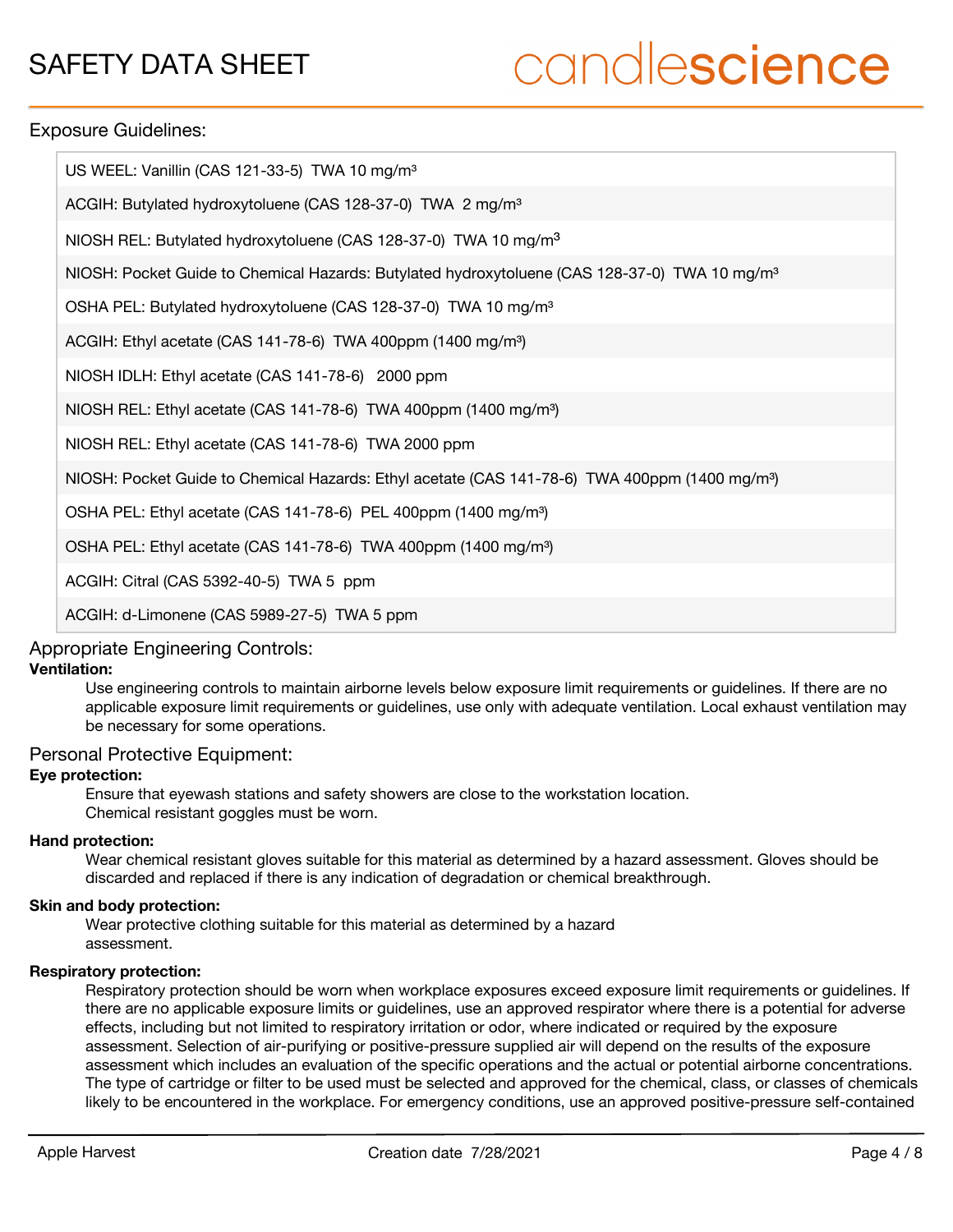# candlescience

breathing apparatus.

## **General hygiene considerations:**

Handle in accordance with good industrial hygiene and safety practice. Remove contaminated clothing and protective equipment before entering eating areas. Wash hands before breaks and immediately after handling the product.

### **SECTION 9. PHYSICAL AND CHEMICAL PROPERTIES**

| Appearance:                                   | Liquid                      |
|-----------------------------------------------|-----------------------------|
| Color:                                        | Yellow                      |
| Odor:                                         | Characteristic              |
| Odor threshold:                               | N/A                         |
| pH:                                           | N/A                         |
| Melting point:                                | N/A                         |
| Boiling point:                                | N/A                         |
| Flashpoint:                                   | 87.2 °C<br>189<br>$\circ$ F |
| Evaporation Rate (Butyl Acetate $= 1$ ):      | N/A                         |
| Flammability (solid, gas):                    | N/A                         |
| Upper lower flammability or explosive limits: | N/A                         |
| Vapor density (Air=1):                        | N/A                         |
| Vapor pressure:                               | 0.321 mm Hg@20°C estimated  |
| Specific gravity (H2O=1):                     | 0.9500-0.9700               |
| Solubility in water:                          | N/A                         |
| Solubility in other solvents:                 | N/A                         |
| Partition coefficient: n-octanol/water:       | N/A                         |
| Auto-ignition temperature:                    | N/A                         |
| Decomposition temperature:                    | N/A                         |
| Kinematic viscosity:                          | N/A                         |
| Dynamic viscosity:                            | N/A                         |
| Explosive properties:                         | N/A                         |
| Oxidizing properties:                         | N/A                         |
| Refractive index:                             | 1.4750-1.4850               |

# **SECTION 10. STABILITY AND REACTIVITY**

### **Chemical stability:**

The product is stable and non-reactive under normal conditions of use, storage and transport.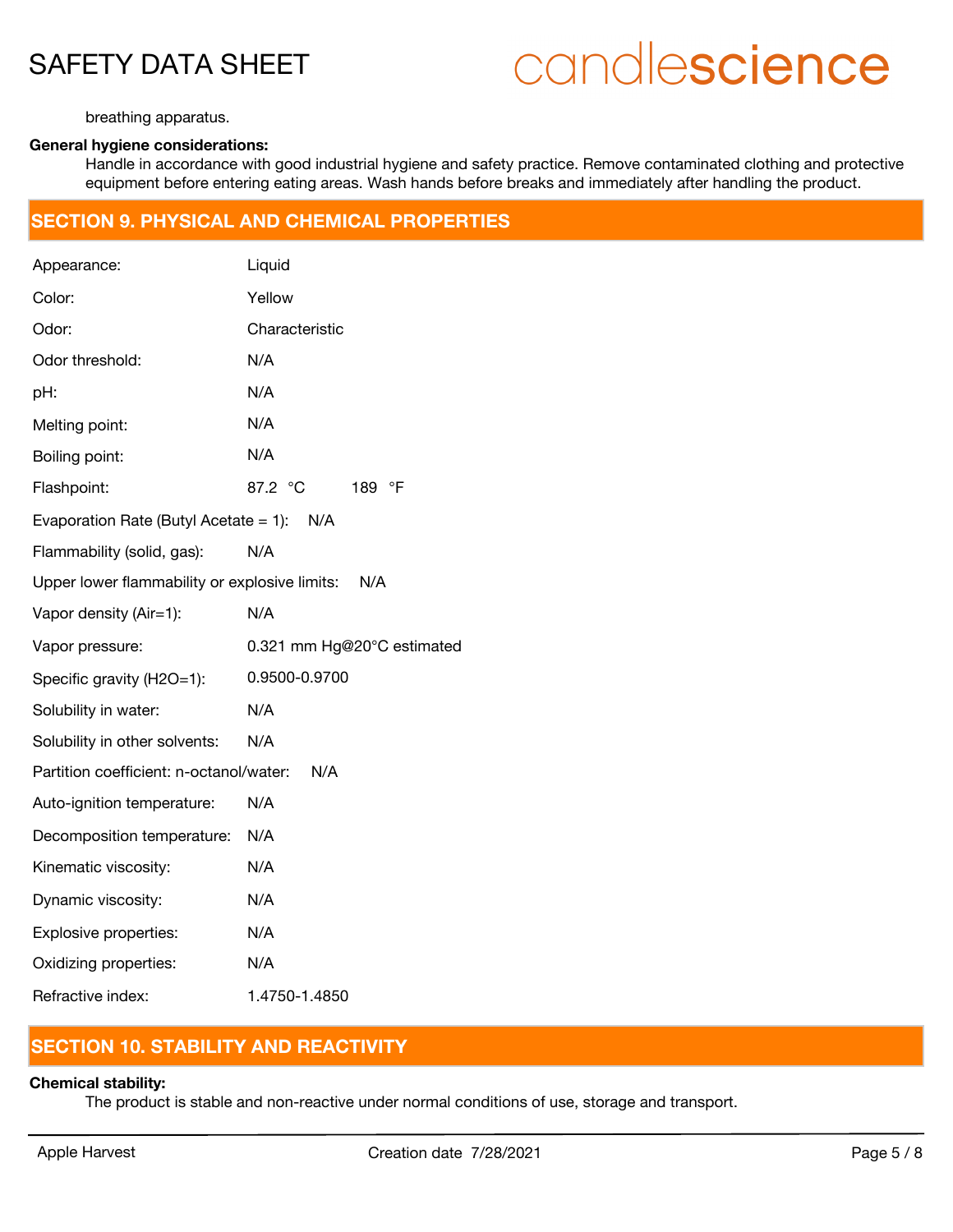# candlescience

#### **Possibility of hazardous reactions:**

Material is stable under normal conditions.

#### **Conditions to avoid:**

Heat, flames and sparks. Temperature extremes and direct sunlight.

#### **Incompatible materials:**

Strong oxidizing agents. Strong acids. Strong Bases.

### **Hazardous decomposition products:**

No hazardous decomposition products are known.

# **SECTION 11. TOXICOLOGICAL INFORMATION**

**Acute oral toxicity:**

N/A

**Acute dermal toxicity:**

3915 mg/kg

#### **Acute inhalation toxicity:**

35.8

**Skin corrosion/irritation:**

N/A

**Serious eye damage/eye irritation:**

N/A

**Respiratory or skin sensitization:**

N/A

### **Mutagenicity:**

N/A

**Reproductive toxicity:**

N/A

### **Carcinogenicity:**

This product does not contain any carcinogens or potential carcinogens as listed by OSHA, IARC or NTP.

Please note: Mixtures have not been tested for health hazards. The health hazard information presented is provided in accordance with US 29 CFR 1910.1200 and is based on the testing of individual components which have been shown to cause or may cause these health effects when tested at higher concentrations or at full strength.

### **SECTION 12. ECOLOGICAL INFORMATION**

### **Ecotoxicity:**

Toxic to aquatic life with long lasting effects.

### **Persistence and Degradability:**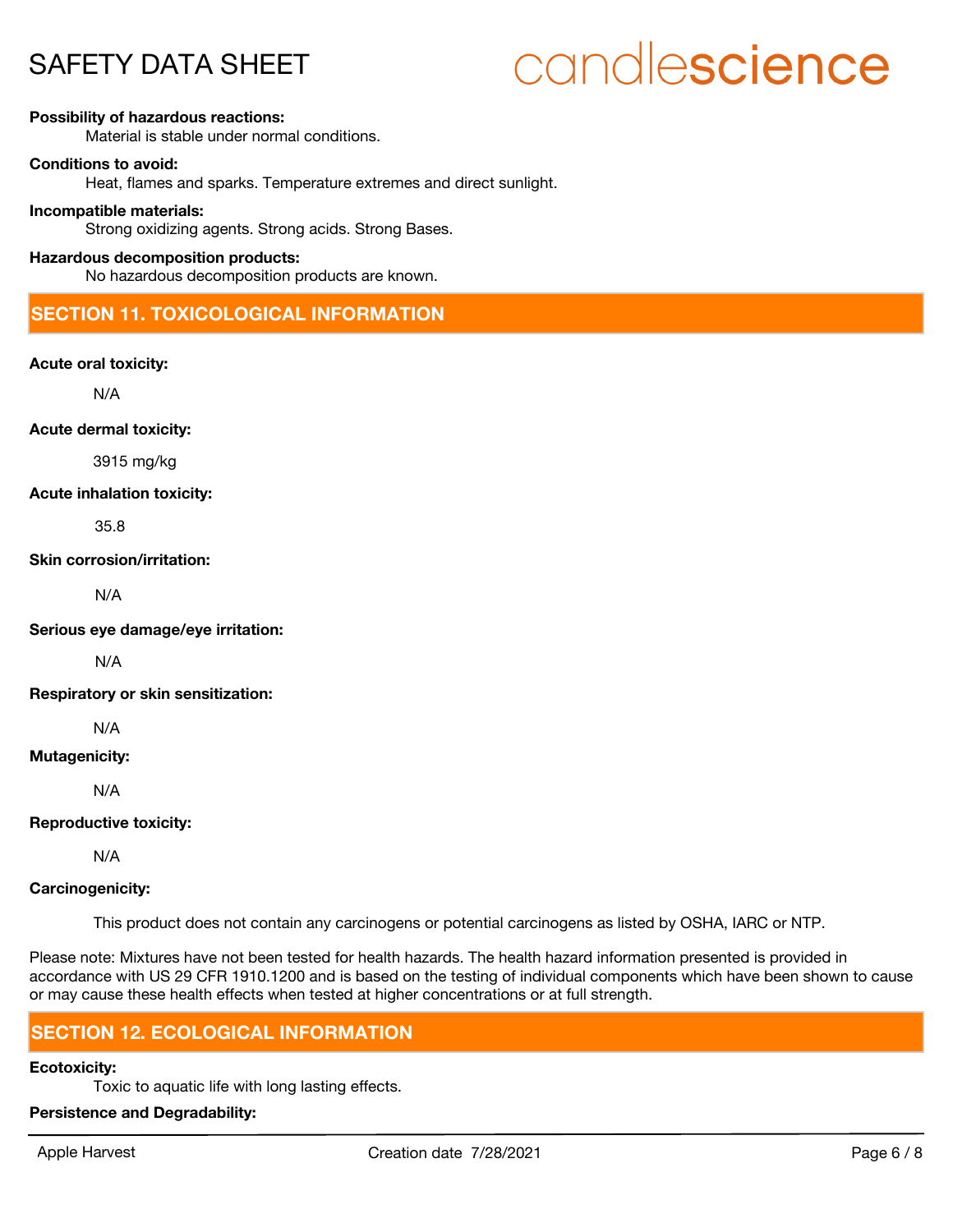# candlescience

N/A

### **Bioaccumulation:**

N/A

### **Other Adverse Effects:**

N/A

# **SECTION 13. DISPOSAL CONSIDERATIONS**

### **Disposal instructions:**

Collect and reclaim or dispose in sealed containers at licensed waste disposal site. Do not allow this material to drain into sewers/water supplies. Do not contaminate ponds, waterways or ditches with chemical or used container. Dispose of contents/container in accordance with local/regional/national/international regulations.

### **Local disposal regulations:**

Dispose in accordance with all applicable regulations.

### **Hazardous waste code:**

The waste code should be assigned in discussion between the user, the producer and the waste disposal company.

### **Waste from residues/unused products:**

Dispose of in accordance with local regulations. Empty containers or liners may retain some product residues. This material and its container must be disposed of in a safe manner.

### **Contaminated packaging:**

Since emptied containers may retain product residue, follow label warnings even after container is emptied. Empty containers should be taken to an approved waste handling site for recycling or disposal.

| <b>SECTION 14. TRANSPORT INFORMATION</b> |                                                                                                             |  |
|------------------------------------------|-------------------------------------------------------------------------------------------------------------|--|
| <b>IATA UN Number:</b>                   | 3082                                                                                                        |  |
| IATA UN Proper Shipping Name:            | Environmentally hazardous substance, liquid, n.o.s. (2-tert-Butylcyclohexyl acetate<br>AND Allyl hexanoate) |  |
| <b>IATA Transport Hazard Class:</b>      | 9                                                                                                           |  |
| <b>IATA Packing group:</b>               | III                                                                                                         |  |
| <b>IATA Environmental Hazards:</b>       | N/A                                                                                                         |  |
| <b>IATA ERG Codes:</b>                   | N/A                                                                                                         |  |
| <b>IATA Special Precautions:</b>         | N/A                                                                                                         |  |
| <b>IATA Other Information:</b>           | N/A                                                                                                         |  |
| <b>IMDG UN Number:</b>                   | 3082                                                                                                        |  |
| <b>IMDG UN Proper Shipping Name:</b>     | Environmentally hazardous substance, liquid, n.o.s. (2-tert-Butylcyclohexyl acetate<br>AND Allyl hexanoate) |  |
| <b>IMDG Transport Hazard Class:</b>      | 9                                                                                                           |  |
| <b>IMDG Packing Group:</b>               | III                                                                                                         |  |
| <b>IMDG Environmental Hazards:</b>       | Yes                                                                                                         |  |